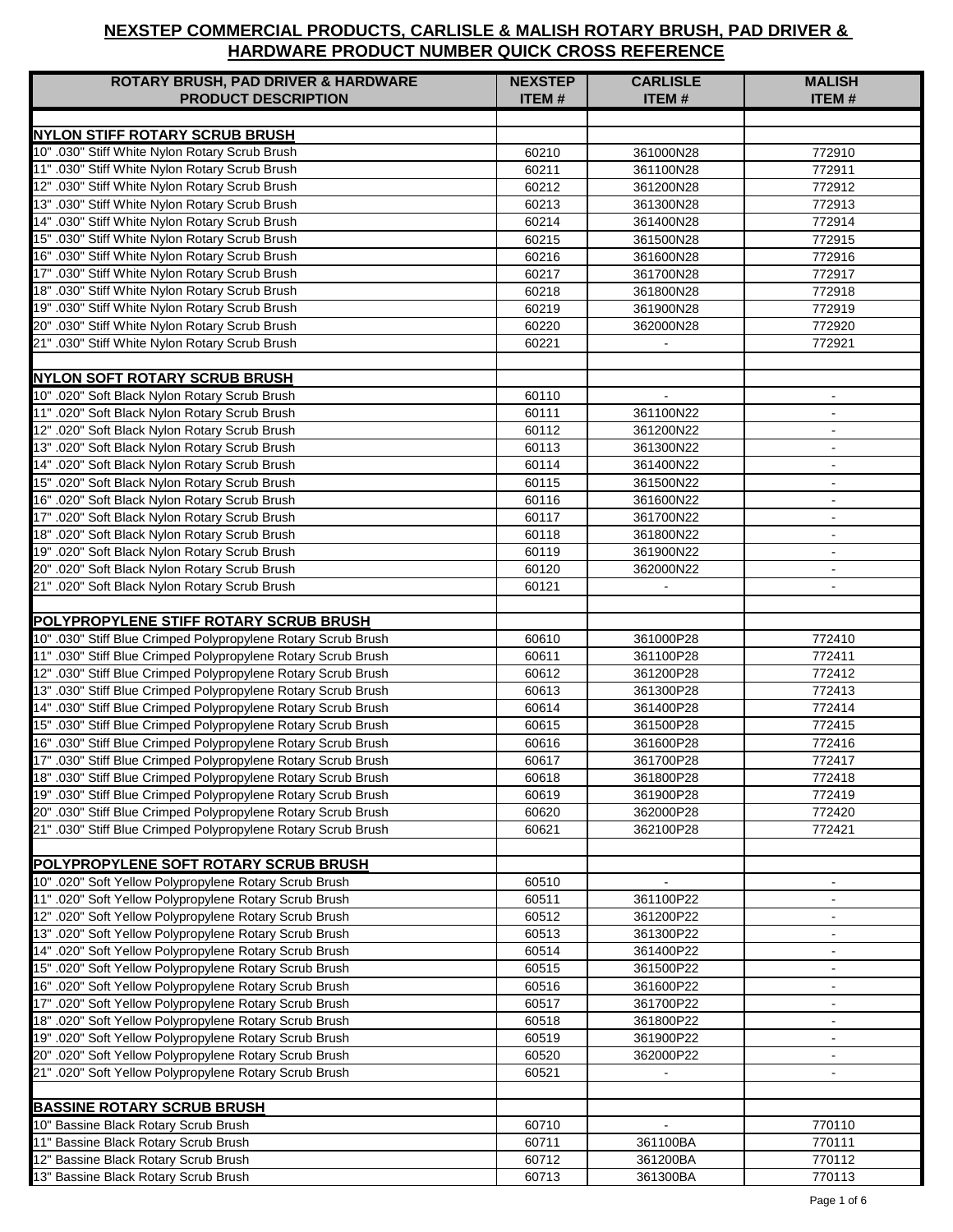| <b>ROTARY BRUSH, PAD DRIVER &amp; HARDWARE</b>                                                     | <b>NEXSTEP</b> | <b>CARLISLE</b>     | <b>MALISH</b>    |
|----------------------------------------------------------------------------------------------------|----------------|---------------------|------------------|
| <b>PRODUCT DESCRIPTION</b>                                                                         | <b>ITEM#</b>   | <b>ITEM#</b>        | <b>ITEM#</b>     |
|                                                                                                    |                |                     |                  |
| 14" Bassine Black Rotary Scrub Brush                                                               | 60714          | 361400BA            | 770114           |
| 15" Bassine Black Rotary Scrub Brush                                                               | 60715          | 361500BA            | 770115           |
| 16" Bassine Black Rotary Scrub Brush                                                               | 60716          | 361600BA            | 770116           |
| 17" Bassine Black Rotary Scrub Brush                                                               | 60717          | 361700BA            | 770117           |
| 18" Bassine Black Rotary Scrub Brush                                                               | 60718          | 361800BA            | 770118           |
| 19" Bassine Black Rotary Scrub Brush                                                               | 60719          | 361900BA            | 770119           |
| 20" Bassine Black Rotary Scrub Brush                                                               | 60720          | 362000BA            | 770120           |
| 21" Bassine Black Rotary Scrub Brush                                                               | 60721          |                     | 770121           |
|                                                                                                    |                |                     |                  |
| <b>UNION MIX ROTARY POLISHING BRUSH</b>                                                            |                |                     |                  |
| 10" Union Mix Rotary Polishing Brush                                                               | 60810          | $\mathbf{r}$        | 770210           |
| 11" Union Mix Rotary Polishing Brush                                                               | 60811          | 361100UN            | 770211           |
| 12" Union Mix Rotary Polishing Brush                                                               | 60812          | 361200UN            | 770212           |
| 13" Union Mix Rotary Polishing Brush                                                               | 60813          | 361300UN            | 770213           |
| 14" Union Mix Rotary Polishing Brush                                                               | 60814          | 361400UN            | 770214           |
| 15" Union Mix Rotary Polishing Brush                                                               | 60815          | 361500UN            | 770215           |
| 16" Union Mix Rotary Polishing Brush                                                               | 60816          | 361600UN            | 770216           |
| 17" Union Mix Rotary Polishing Brush                                                               | 60817          | 361700UN            | 770217           |
| 18" Union Mix Rotary Polishing Brush                                                               | 60818          | 361800UN            | 770218           |
| 19" Union Mix Rotary Polishing Brush                                                               | 60819          | 361900UN            | 770219           |
| 20" Union Mix Rotary Polishing Brush                                                               | 60820          | 362000UN            | 770220           |
| 21" Union Mix Rotary Polishing Brush                                                               | 60821          |                     | 770221           |
|                                                                                                    |                |                     |                  |
| <b>TAMPICO ROTARY POLISHING BRUSH</b>                                                              |                |                     |                  |
| 10" White Tampico Rotary Polishing Brush                                                           | 61710          | $\mathbf{r}$        | 770610           |
| 11" White Tampico Rotary Polishing Brush                                                           | 61711          | 361100TM            | 770611           |
| 12" White Tampico Rotary Polishing Brush                                                           | 61712          | 361200TM            | 770612           |
| 13" White Tampico Rotary Polishing Brush                                                           | 61713          | 361300TM            | 770613           |
| 14" White Tampico Rotary Polishing Brush                                                           | 61714          | 361400TM            | 770614           |
| 15" White Tampico Rotary Polishing Brush                                                           | 61715          | 361500TM            | 770615           |
| 16" White Tampico Rotary Polishing Brush                                                           | 61716          | 361600TM            | 770616           |
| 17" White Tampico Rotary Polishing Brush                                                           | 61717          | 361700TM            | 770617           |
| 18" White Tampico Rotary Polishing Brush                                                           | 61718          | 361800TM            | 770618           |
| 19" White Tampico Rotary Polishing Brush                                                           | 61719          | 361900TM            | 770619           |
| 20" White Tampico Rotary Polishing Brush                                                           | 61720          | 362000TM            | 770620           |
| 21" White Tampico Rotary Polishing Brush                                                           | 61721          | $\blacksquare$      | 770621           |
|                                                                                                    |                |                     |                  |
| <b>WIRE STRIPPING ROTARY BRUSH</b>                                                                 |                |                     |                  |
| 10" Wire Stripping Rotary Brush                                                                    | 60910          |                     | 773810           |
| 11" Wire Stripping Rotary Brush                                                                    | 60911          | 361100W30           | 773811           |
| 12" Wire Stripping Rotary Brush                                                                    | 60912          | 361200W30           | 773812           |
| 13" Wire Stripping Rotary Brush                                                                    | 60913          | 361300W30           | 773813           |
| 14" Wire Stripping Rotary Brush                                                                    | 60914          | 361400W30           | 773814           |
| 15" Wire Stripping Rotary Brush                                                                    | 60915          | 361500W30           | 773815           |
| 16" Wire Stripping Rotary Brush                                                                    | 60916          | 361600W30           | 773816           |
| 17" Wire Stripping Rotary Brush                                                                    | 60917          | 361700W30           | 773817           |
| 18" Wire Stripping Rotary Brush                                                                    | 60918          | 361800W30           | 773818           |
| 19" Wire Stripping Rotary Brush                                                                    | 60919          | 361900W30           | 773819           |
| 20" Wire Stripping Rotary Brush                                                                    | 60920          | 362000W30           | 773820           |
| 21" Wire Stripping Rotary Brush                                                                    | 60921          |                     | 773821           |
|                                                                                                    |                |                     |                  |
| 46 GRIT HEAVY-DUTY ROTARY SCRUB/STRIP BRUSH                                                        |                |                     |                  |
| 10" 46 Grit Heavy-Duty Rotary Scrub/Strip Brush                                                    | 61510          | $\mathbf{r}$        | 773610           |
| 11" 46 Grit Heavy-Duty Rotary Scrub/Strip Brush                                                    | 61511          | 361100G70/361100G60 | 773611           |
| 12" 46 Grit Heavy-Duty Rotary Scrub/Strip Brush                                                    | 61512          | 361200G70/361200G60 | 773612           |
| 13" 46 Grit Heavy-Duty Rotary Scrub/Strip Brush                                                    | 61513          | 361300G70/361300G60 | 813613           |
| 14" 46 Grit Heavy-Duty Rotary Scrub/Strip Brush                                                    | 61514          | 361400G70/361400G60 | 813614           |
| 15" 46 Grit Heavy-Duty Rotary Scrub/Strip Brush                                                    | 61515          | 361500G70/361500G60 | 813615           |
| 16" 46 Grit Heavy-Duty Rotary Scrub/Strip Brush                                                    | 61516          | 361600G70/361700G60 | 813616           |
|                                                                                                    |                | 361700G70/361800G60 |                  |
| 17" 46 Grit Heavy-Duty Rotary Scrub/Strip Brush<br>18" 46 Grit Heavy-Duty Rotary Scrub/Strip Brush | 61517          |                     | 813617<br>813618 |
|                                                                                                    | 61518          | 361800G70/361800G60 |                  |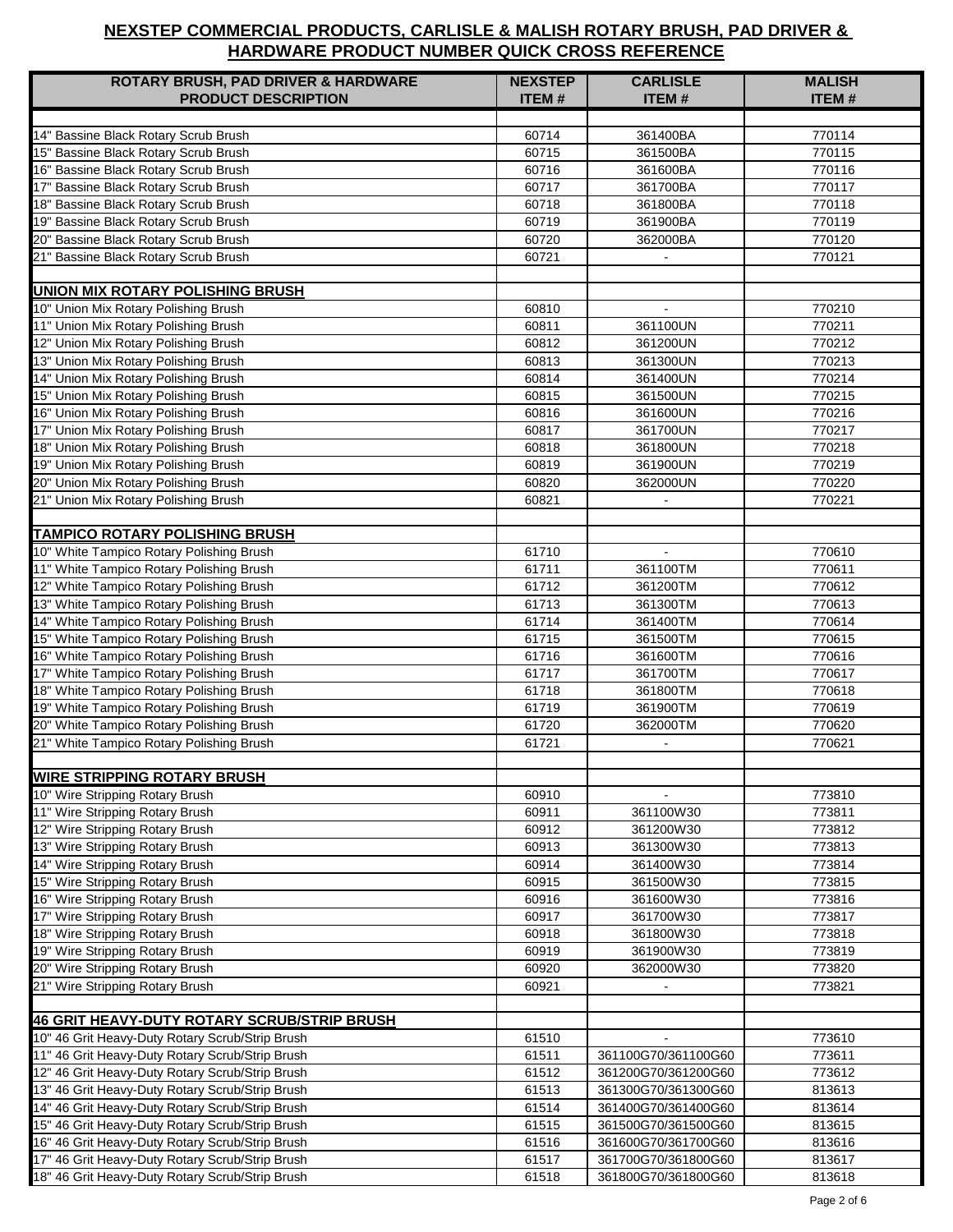| <b>ROTARY BRUSH, PAD DRIVER &amp; HARDWARE</b>                                            | <b>NEXSTEP</b> | <b>CARLISLE</b>             | <b>MALISH</b>    |
|-------------------------------------------------------------------------------------------|----------------|-----------------------------|------------------|
| <b>PRODUCT DESCRIPTION</b>                                                                | <b>ITEM#</b>   | <b>ITEM#</b>                | <b>ITEM#</b>     |
|                                                                                           |                |                             |                  |
| 19" 46 Grit Heavy-Duty Rotary Scrub/Strip Brush                                           | 61519          | 361900G70/361900G60         | 813619           |
| 20" 46 Grit Heavy-Duty Rotary Scrub/Strip Brush                                           | 61520          | 362000G70/362000G60         | 813620           |
| 21" 46 Grit Heavy-Duty Rotary Scrub/Strip Brush                                           | 61521          |                             | 813621           |
|                                                                                           |                |                             |                  |
| <b>80 GRIT HEAVY-DUTY ROTARY SCRUB BRUSH</b>                                              |                |                             |                  |
| 10" 80 Grit Heavy-Duty Rotary Scrub Brush                                                 | 61310          | 361000G50                   | 773210           |
| 11" 80 Grit Heavy-Duty Rotary Scrub Brush                                                 | 61311          | 361100G50                   | 773211           |
| 12" 80 Grit Heavy-Duty Rotary Scrub Brush                                                 | 61312          | 361200G50                   | 773212           |
| 13" 80 Grit Heavy-Duty Rotary Scrub Brush                                                 | 61313          | 361300G50                   | 813213           |
| 14" 80 Grit Heavy-Duty Rotary Scrub Brush                                                 | 61314          | 361400G50                   | 813214           |
| 15" 80 Grit Heavy-Duty Rotary Scrub Brush                                                 | 61315          | 361500G50                   | 813215           |
| 16" 80 Grit Heavy-Duty Rotary Scrub Brush                                                 | 61316          | 361600G50                   | 813216           |
| 17" 80 Grit Heavy-Duty Rotary Scrub Brush                                                 | 61317          | 361700G50                   | 813217           |
| 18" 80 Grit Heavy-Duty Rotary Scrub Brush                                                 | 61318          | 361800G50                   | 813218           |
| 19" 80 Grit Heavy-Duty Rotary Scrub Brush<br>20" 80 Grit Heavy-Duty Rotary Scrub Brush    | 61319          | 361900G50                   | 813219           |
| 21" 80 Grit Heavy-Duty Rotary Scrub Brush                                                 | 61320<br>61321 | 362000G50<br>362100G50      | 813220<br>813221 |
|                                                                                           |                |                             |                  |
| <b>120 GRIT GENERAL-DUTY ROTARY SCRUB BRUSH</b>                                           |                |                             |                  |
| 10" 120 Grit General-Duty Rotary Scrub Brush                                              | 61110          | $\blacksquare$              | $\blacksquare$   |
| 11" 120 Grit General-Duty Rotary Scrub Brush                                              | 61111          | 361100G22                   | $\overline{a}$   |
| 12" 120 Grit General-Duty Rotary Scrub Brush                                              | 61112          | 361200G22                   | $\blacksquare$   |
| 13" 120 Grit General-Duty Rotary Scrub Brush                                              | 61113          | 361300G22                   | $\sim$           |
| 14" 120 Grit General-Duty Rotary Scrub Brush                                              | 61114          | 361400G22                   |                  |
| 15" 120 Grit General-Duty Rotary Scrub Brush                                              | 61115          | 361500G22                   | $\sim$           |
| 16" 120 Grit General-Duty Rotary Scrub Brush                                              | 61116          | 361600G22                   | $\sim$           |
| 17" 120 Grit General-Duty Rotary Scrub Brush                                              | 61117          | 361700G22                   | $\blacksquare$   |
| 18" 120 Grit General-Duty Rotary Scrub Brush                                              | 61118          | 361800G22                   | $\blacksquare$   |
| 19" 120 Grit General-Duty Rotary Scrub Brush                                              | 61119          | 361900G22                   | $\blacksquare$   |
| 20" 120 Grit General-Duty Rotary Scrub Brush                                              | 61120          | 362000G22                   | $\sim$           |
| 21" 120 Grit General-Duty Rotary Scrub Brush                                              | 61121          |                             |                  |
|                                                                                           |                |                             |                  |
| <b>180 GRIT LIGHT-DUTY ROTARY SCRUB BRUSH</b>                                             |                |                             |                  |
| 10" 180 Grit Light-Duty Rotary Scrub Brush                                                | 61210          | $\sim$                      | 776510           |
| 11" 180 Grit Light-Duty Rotary Scrub Brush                                                | 61211          | 361100G35                   | 776511           |
| 12" 180 Grit Light-Duty Rotary Scrub Brush                                                | 61212          | 361200G35                   | 776512           |
| 13" 180 Grit Light-Duty Rotary Scrub Brush                                                | 61213          | 361300G35                   | 816513           |
| 14" 180 Grit Light-Duty Rotary Scrub Brush                                                | 61214          | 361400G35                   | 816514           |
| 15" 180 Grit Light-Duty Rotary Scrub Brush                                                | 61215          | 361500G35                   | 816515           |
| 16" 180 Grit Light-Duty Rotary Scrub Brush                                                | 61216          | 361600G35                   | 816516           |
| 17" 180 Grit Light-Duty Rotary Scrub Brush                                                | 61217          | 361700G35                   | 816517           |
| 18" 180 Grit Light-Duty Rotary Scrub Brush                                                | 61218          | 361800G35                   | 816518           |
| 19" 180 Grit Light-Duty Rotary Scrub Brush                                                | 61219          | 361900G35                   | 816519           |
| 20" 180 Grit Light-Duty Rotary Scrub Brush                                                | 61220          |                             | 816520           |
| 21" 180 Grit Light-Duty Rotary Scrub Brush                                                | 61221          |                             | 816521           |
|                                                                                           |                |                             |                  |
| <b>500 GRIT FINE-DUTY ROTARY SCRUB BRUSH</b><br>10" 500 Grit Fine-Duty Rotary Scrub Brush |                |                             |                  |
| 11" 500 Grit Fine-Duty Rotary Scrub Brush                                                 | 61010<br>61011 | $\blacksquare$<br>361100G18 | 773310<br>773311 |
| 12" 500 Grit Fine-Duty Rotary Scrub Brush                                                 |                | 361200G18                   | 773312           |
| 13" 500 Grit Fine-Duty Rotary Scrub Brush                                                 | 61012<br>61013 | 361300G18                   | 813313           |
| 14" 500 Grit Fine-Duty Rotary Scrub Brush                                                 | 61014          | 361400G18                   | 813314           |
| 15" 500 Grit Fine-Duty Rotary Scrub Brush                                                 | 61015          | 361500G18                   | 813315           |
| 16" 500 Grit Fine-Duty Rotary Scrub Brush                                                 | 61016          | 361600G18                   | 813316           |
| 17" 500 Grit Fine-Duty Rotary Scrub Brush                                                 | 61017          | 361700G18                   | 813317           |
| 18" 500 Grit Fine-Duty Rotary Scrub Brush                                                 | 61018          | 361800G18                   | 813318           |
| 19" 500 Grit Fine-Duty Rotary Scrub Brush                                                 | 61019          | 361900G18                   | 813319           |
| 20" 500 Grit Fine-Duty Rotary Scrub Brush                                                 | 61020          | 362000G18                   | 813320           |
| 21" 500 Grit Fine-Duty Rotary Scrub Brush                                                 | 61021          |                             | 813321           |
|                                                                                           |                |                             |                  |
| <b>NYLON ROTARY CARPET BRUSH</b>                                                          |                |                             |                  |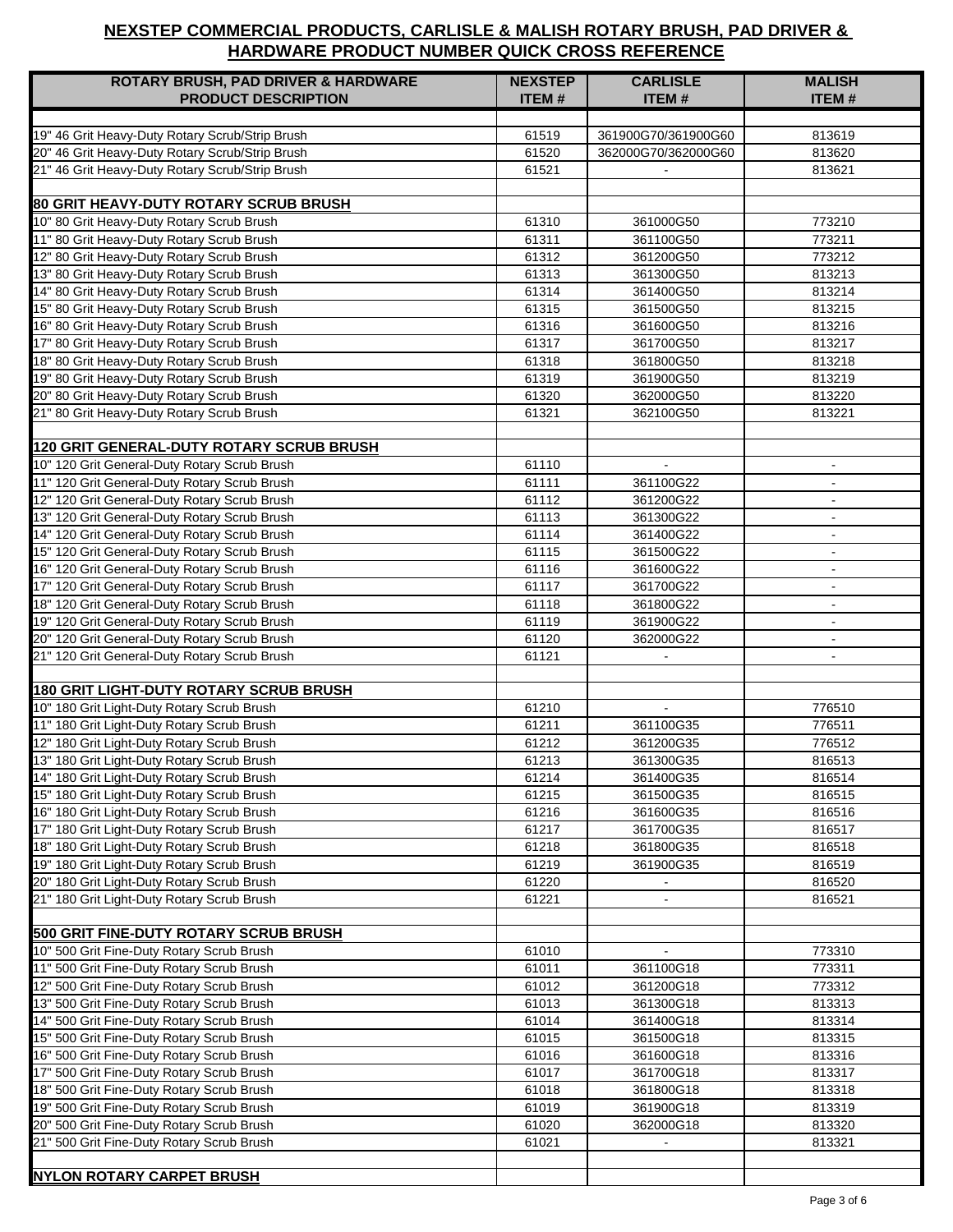| <b>ROTARY BRUSH, PAD DRIVER &amp; HARDWARE</b>                                                                                                                     | <b>NEXSTEP</b> | <b>CARLISLE</b>          | <b>MALISH</b>    |
|--------------------------------------------------------------------------------------------------------------------------------------------------------------------|----------------|--------------------------|------------------|
| <b>PRODUCT DESCRIPTION</b>                                                                                                                                         | <b>ITEM#</b>   | <b>ITEM#</b>             | <b>ITEM#</b>     |
|                                                                                                                                                                    |                |                          |                  |
| 10" Nylon Rotary Carpet Brush                                                                                                                                      | 61910          |                          | 812910           |
| 11" Nylon Rotary Carpet Brush                                                                                                                                      | 61911          | 361100NDF                | 812911           |
| 12" Nylon Rotary Carpet Brush                                                                                                                                      | 61912          | 361200NDF                | 812912           |
| 13" Nylon Rotary Carpet Brush                                                                                                                                      | 61913          | 361300NDF                | 812913           |
| 14" Nylon Rotary Carpet Brush                                                                                                                                      | 61914          | 361400NDF                | 812914           |
| 15" Nylon Rotary Carpet Brush                                                                                                                                      | 61915          | 361500NDF                | 812915           |
| 16" Nylon Rotary Carpet Brush                                                                                                                                      | 61916          | 361600NDF                | 812916           |
| 17" Nylon Rotary Carpet Brush                                                                                                                                      | 61917          | 361700NDF                | 812917           |
| 18" Nylon Rotary Carpet Brush                                                                                                                                      | 61918          | 361800NDF                | 812918           |
| 19" Nylon Rotary Carpet Brush                                                                                                                                      | 61919          | 361900NDF                | 812919           |
| 20" Nylon Rotary Carpet Brush                                                                                                                                      | 61920          | 362000NDF                | 812920           |
|                                                                                                                                                                    |                |                          |                  |
| <b>POLYPROPYLENE ROTARY CARPET BRUSH</b>                                                                                                                           |                |                          |                  |
| 10" Polypropylene Rotary Carpet Brush                                                                                                                              | 61810          | $\blacksquare$           | 812410           |
| 11" Polypropylene Rotary Carpet Brush                                                                                                                              | 61811          |                          | 812411           |
| 12" Polypropylene Rotary Carpet Brush                                                                                                                              | 61812          | $\blacksquare$           | 812412           |
| 13" Polypropylene Rotary Carpet Brush                                                                                                                              | 61813          | $\sim$                   | 812413           |
| 14" Polypropylene Rotary Carpet Brush                                                                                                                              | 61814          | $\blacksquare$           | 812414           |
| 15" Polypropylene Rotary Carpet Brush                                                                                                                              | 61815          | $\sim$                   | 812415           |
| 16" Polypropylene Rotary Carpet Brush                                                                                                                              | 61816          | $\blacksquare$           | 812416           |
| 17" Polypropylene Rotary Carpet Brush                                                                                                                              | 61817          | $\blacksquare$           | 812417           |
| 18" Polypropylene Rotary Carpet Brush                                                                                                                              | 61818          | $\blacksquare$           | 812418           |
| 19" Polypropylene Rotary Carpet Brush                                                                                                                              | 61819          | $\sim$                   | 812419           |
| 20" Polypropylene Rotary Carpet Brush                                                                                                                              | 61820          |                          | 812420           |
|                                                                                                                                                                    |                |                          |                  |
| <b>SHORT TRIM PAD DRIVER ROTARY BRUSH</b>                                                                                                                          |                |                          |                  |
| 10" Short Trim Pad Driver w/Blue .040" Poly Bristle, 1/2" Trim & Built-In Riser<br>11" Short Trim Pad Driver w/Blue .040" Poly Bristle, 1/2" Trim & Built-In Riser | 62010<br>62011 | 361100PDS                | 782710<br>782711 |
| 12" Short Trim Pad Driver w/Blue .040" Poly Bristle, 1/2" Trim & Built-In Riser                                                                                    | 62012          | 361200PDS                | 782712           |
| 13" Short Trim Pad Driver w/Blue .040" Poly Bristle, 1/2" Trim & Built-In Riser                                                                                    | 62013          | 361300PDS                | 782713           |
| 14" Short Trim Pad Driver w/Blue .040" Poly Bristle, 1/2" Trim & Built-In Riser                                                                                    | 62014          | 361400PDS                | 782714           |
| 15" Short Trim Pad Driver w/Blue .040" Poly Bristle, 1/2" Trim & Built-In Riser                                                                                    | 62015          | 361500PDS                | 782715           |
| 16" Short Trim Pad Driver w/Blue .040" Poly Bristle, 1/2" Trim & Built-In Riser                                                                                    | 62016          | 361600PDS                | 782716           |
| 17" Short Trim Pad Driver w/Blue .040" Poly Bristle, 1/2" Trim & Built-In Riser                                                                                    | 62017          | 361700PDS                | 782717           |
| 18" Short Trim Pad Driver w/Blue .040" Poly Bristle, 1/2" Trim & Built-In Riser                                                                                    | 62018          | 361800PDS                | 782718           |
| 19" Short Trim Pad Driver w/Blue .040" Poly Bristle, 1/2" Trim & Built-In Riser                                                                                    | 62019          | 361900PDS                | 782719           |
| 20" Short Trim Pad Driver w/Blue .040" Poly Bristle, 1/2" Trim & Built-In Riser                                                                                    | 62020          | 362000PDS                | 782720           |
| 21" Short Trim Pad Driver w/Blue .040" Poly Bristle, 1/2" Trim & Built-In Riser                                                                                    | 62021          |                          | 782721           |
|                                                                                                                                                                    |                |                          |                  |
| <b>LONG TRIM PAD DRIVER ROTARY BRUSH</b>                                                                                                                           |                |                          |                  |
| 10" Long Trim Pad Driver w/Black .040" Poly Bristle, 1" Trim & Built-In Riser                                                                                      | 62110          | 361000PDL                | 782450           |
| 11" Long Trim Pad Driver w/Black .040" Poly Bristle, 1" Trim & Built-In Riser                                                                                      | 62111          | 361100PDL                | 782451           |
| 12" Long Trim Pad Driver w/Black .040" Poly Bristle, 1" Trim & Built-In Riser                                                                                      | 62112          | 361200PDL                | 782452           |
| 13" Long Trim Pad Driver w/Black .040" Poly Bristle, 1" Trim & Built-In Riser                                                                                      | 62113          | 361300PDL                | 782453           |
| 14" Long Trim Pad Driver w/Black .040" Poly Bristle, 1" Trim & Built-In Riser                                                                                      | 62114          | 361400PDL                | 782454           |
| 15" Long Trim Pad Driver w/Black .040" Poly Bristle, 1" Trim & Built-In Riser                                                                                      | 62115          | 361500PDL                | 782455           |
| 16" Long Trim Pad Driver w/Black .040" Poly Bristle, 1" Trim & Built-In Riser                                                                                      | 62116          | 361600PDL                | 782456           |
| 17" Long Trim Pad Driver w/Black .040" Poly Bristle, 1" Trim & Built-In Riser                                                                                      | 62117          | 361700PDL                | 782457           |
| 18" Long Trim Pad Driver w/Black .040" Poly Bristle, 1" Trim & Built-In Riser                                                                                      | 62118          | 361800PDL                | 782458           |
| 19" Long Trim Pad Driver w/Black .040" Poly Bristle, 1" Trim & Built-In Riser                                                                                      | 62119          | 361900PDL                | 782459           |
| 20" Long Trim Pad Driver w/Black .040" Poly Bristle, 1" Trim & Built-In Riser                                                                                      | 62120          | 362000PDL                | 782460           |
| 21" Long Trim Pad Driver w/Black .040" Poly Bristle, 1" Trim & Built-In Riser                                                                                      | 62121          | 362100PDL                | 782461           |
|                                                                                                                                                                    |                |                          |                  |
| HARPOON-STYLE PAD DRIVER ROTARY BRUSH                                                                                                                              |                |                          |                  |
| 13" Harpoon-Style Pad Driver                                                                                                                                       | 62513          | $\blacksquare$           | 786713           |
| 14" Harpoon-Style Pad Driver                                                                                                                                       | 62514          |                          | 786714           |
| 15" Harpoon-Style Pad Driver                                                                                                                                       | 62515          | $\blacksquare$           | 786715           |
| 16" Harpoon-Style Pad Driver                                                                                                                                       | 62516          | $\blacksquare$           | 786716           |
| 17" Harpoon-Style Pad Driver                                                                                                                                       | 62517          | $\overline{\phantom{a}}$ | 786717           |
| 18" Harpoon-Style Pad Driver                                                                                                                                       | 62518          |                          | 786718           |
| 19" Harpoon-Style Pad Driver                                                                                                                                       | 62519          | $\omega$                 | 786719           |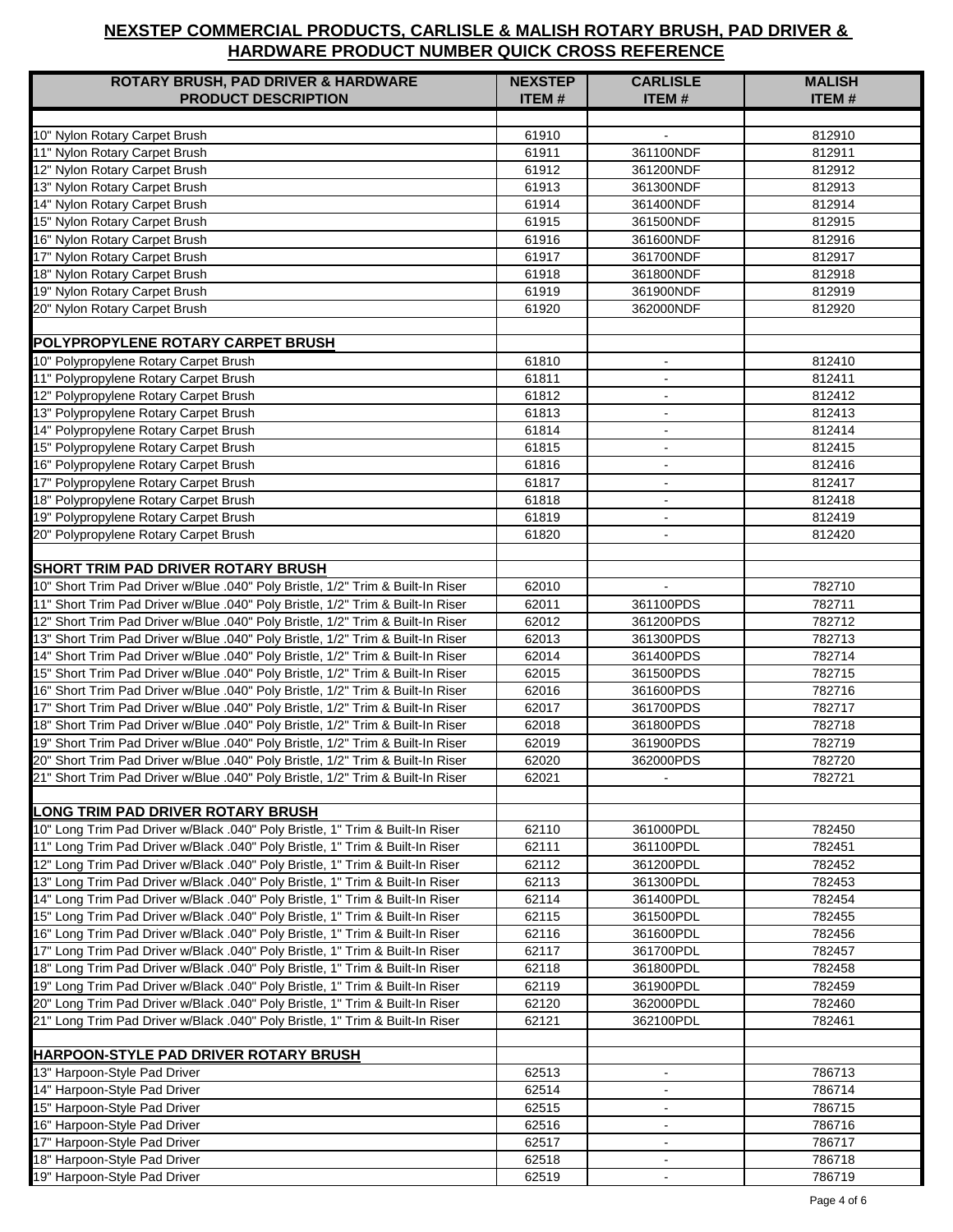| <b>ROTARY BRUSH, PAD DRIVER &amp; HARDWARE</b>                               | <b>NEXSTEP</b>         | <b>CARLISLE</b> | <b>MALISH</b>    |
|------------------------------------------------------------------------------|------------------------|-----------------|------------------|
| <b>PRODUCT DESCRIPTION</b>                                                   | <b>ITEM#</b>           | <b>ITEM#</b>    | <b>ITEM#</b>     |
|                                                                              |                        |                 |                  |
| 20" Harpoon-Style Pad Driver                                                 | 62520                  | $\sim$          | 786720           |
| HIGH-SPEED HARPOON-STYLE PAD DRIVER WITH CUSHION                             |                        |                 |                  |
| 15" High-Speed Harpoon-Style Pad Driver w/Cushion                            | 62615                  | $\blacksquare$  | 786755           |
| 16" High-Speed Harpoon-Style Pad Driver w/Cushion                            | 62616                  | $\blacksquare$  | 786756           |
| 17" High-Speed Harpoon-Style Pad Driver w/Cushion                            | 62617                  | $\blacksquare$  | 786757           |
| 18" High-Speed Harpoon-Style Pad Driver w/Cushion                            | 62618                  | $\blacksquare$  | 786758           |
| 19" High-Speed Harpoon-Style Pad Driver w/Cushion                            | 62619                  | $\blacksquare$  | 786759           |
| 20" High-Speed Harpoon-Style Pad Driver w/Cushion                            | 62620                  | $\blacksquare$  | 786760           |
|                                                                              |                        |                 |                  |
| <b>SANDPAPER DISK DRIVER</b>                                                 |                        |                 |                  |
| 15" Sandpaper Disk Driver                                                    | 65015SD92              | 361500SA        | 782015           |
| 16" Sandpaper Disk Driver                                                    | 65016SD92              | 361600SA        | 782016           |
| 17" Sandpaper Disk Driver<br>19" Sandpaper Disk Driver                       | 65017SD92<br>65019SD92 | 361700SA        | 782017<br>782019 |
|                                                                              |                        | 361900SA        |                  |
| <b>STEEL CLUTCH PLATES</b>                                                   |                        |                 |                  |
| #83/"A" Style Clutch Plates                                                  | 6HS83                  | 364183N         | $\sim$           |
| #92/"B" Style Clutch Plates                                                  | 6HS92                  | 364192N         | $\blacksquare$   |
| #47/"C" Style Clutch Plates                                                  | 6HS47                  | 364147N         | $\blacksquare$   |
| #46/"D" Style Clutch Plates                                                  | 6HS46                  | 364146N         | $\blacksquare$   |
| #41/"E" Style Clutch Plates                                                  | 6L41E                  | $\blacksquare$  | $\blacksquare$   |
|                                                                              |                        |                 |                  |
| <b>CAST ALUMINUM CLUTCH PLATES</b>                                           |                        |                 |                  |
| #83/"A" Style Clutch Plates                                                  | 6LM83                  | 364101A         | $\sim$           |
| #92/"B" Style Clutch Plates                                                  | 6LM92                  | 364101B         | <b>ANP-92</b>    |
| #47/"C" Style Clutch Plates                                                  | 6LM47                  | 364101C         | <b>NP-83</b>     |
| #46/"D" Style Clutch Plates                                                  | 6LM46                  | 364101D         |                  |
| <b>PLASTIC CLUTCH PLATES</b>                                                 |                        |                 |                  |
| #92/"B" Style Clutch Plates                                                  | 6LP92                  | 364192P         | NP-9200          |
| #47/"C" Style Clutch Plates                                                  | 6LP47                  | 364147P         | <b>NP-47</b>     |
|                                                                              |                        |                 |                  |
| <b>SPRING-LOCKED PLASTIC CLUTCH PLATES</b>                                   |                        |                 |                  |
| 6-Star, Spring-Locked Plastic Clutch Plate to Fit Tennant/Tennant Trend      | 6TN06                  | 364108          | G-400 X/G-400 S  |
| 8-Star, Spring-Locked Plastic Clutch Plate to Fit Tennant/Tennant Trend      | 6TN08                  | 364110          | G-400 X/G-400 S  |
| 6-Star, Spring-Locked Plastic Clutch Plate to Fit Factory Cat/TomCat         | 6FC06                  | 364108          | G-400 X/G-400 S  |
| 8-Star, Spring-Locked Plastic Clutch Plate to Fit Factory Cat/TomCat         | 6FC08                  | 364110          | G-400 X/G-400 S  |
|                                                                              |                        |                 |                  |
| "4105" PLASTIC CLUTCH PLATE<br>'4105" Style Plastic Clutch Plate to Fit Alto |                        |                 | $G-100$          |
|                                                                              | 6AL05                  | 364105          |                  |
| <b>GIMBAL-STYLE PLASTIC CLUTCH PLATE</b>                                     |                        |                 |                  |
| Gimbal-Style Plastic Clutch Plate to Fit Minuteman                           | 6MM20                  | $\blacksquare$  | G-200MM          |
|                                                                              |                        |                 |                  |
| <b>LUG STYLE MOUNTING SETS</b>                                               |                        |                 |                  |
| #74 Style Steel Lug Set (3)                                                  | 6LM74                  | 36P74           | L-800P           |
| #74 Style Heavy-Duty Plastic Lug Set (3)                                     | 6LP74                  | 364174          | $L-800$          |
| #42 Style Steel Lug Set (3)                                                  | 6LM42                  | 36P42A          |                  |
| #L33 Style Steel Lug Set (2)                                                 | 6LM33                  | $\blacksquare$  |                  |
| #L33 Low-Rise, Milled Steel Lug Set (2)                                      | 6LMM3                  |                 |                  |
|                                                                              |                        |                 |                  |
| <b>RISER</b>                                                                 |                        |                 |                  |
| 1-1/4" High Density Plastic Riser                                            | 6RR                    | 361726S         | <b>ZRPLRISER</b> |
| <b>PAD CENTERING ATTACHMENT</b>                                              |                        |                 |                  |
| 2-Piece Pad Centering Attachment                                             | 6PC                    | 363522/363523   | 792460           |
|                                                                              |                        |                 |                  |
| <b>CARPET GLIDE PLATE ATTACHMENT</b>                                         |                        |                 |                  |
| Carpet Glide™ Plate Attachment                                               | 6CG                    | 361800A25       |                  |
|                                                                              |                        |                 |                  |